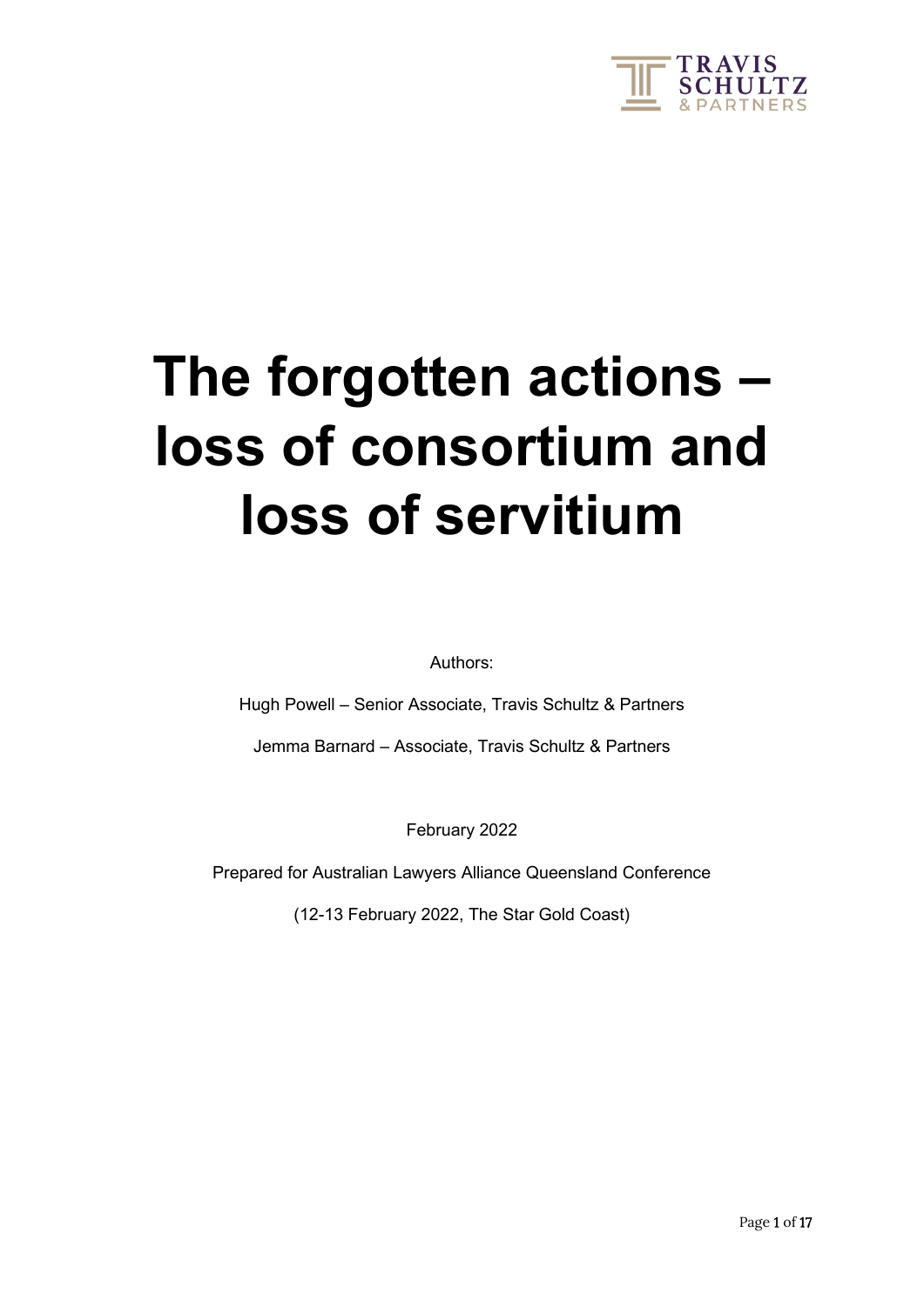

At common law, the "compensation principle" aims to restore a plaintiff to the position that they would have been in but for the negligent conduct causing injury. As compensation lawyers, it is critical that we thoroughly investigate, and assess all causes of action and available heads of damage when providing advice. In Queensland, the availability and associated quantum of the common law p*er quod* actions are rather limited. As such, the *per quod* cause of action is often overlooked by practitioners.

This paper will consider two often forgotten causes of action – *per quod consortium amisit and per quod servitium amisit*, otherwise referred to as loss of consortium and loss of servitium. This paper will outline the scope of both actions with reference to case law developments over recent decades, the statutory modifications in Queensland, the scope of damages that may flow from such claims and the practical challenges that practitioners face in successfully pursuing the causes of action.

### **Per quod consortium amisit – loss of consortium**

### **Historical context**

The common law action of *per quod consortium amisit* (known as loss of consortium*)* has a rather controversial history. Literally translated, consortium means "sharing, partnership and fellowship", $1$  and Roman law considered consortium to be "the essence of the marriage".<sup>[2](#page-1-1)</sup>

Closely related to *per quod servitium amisit*, an action for loss of consortium could be brought by a husband with respect to injury caused to his wife which wholly or partially deprived him of his wife's "consortium". Central to an action for loss of consortium at that time was the concept that wives owed particular services to their husbands such as domestic and childrearing duties, sexual relations, comfort and companionship. The common law recognised a husband's quasi-proprietary interest in those services and accepted that if his interest were to be damaged as a consequence of tortious conduct resulting in impairment to his wife's function, he had a right to sue the tortfeasor for his loss of consortium.

One of the very earliest decisions dealing with interference to consortium within a marriage was *Guy v Livesey*.<sup>[3](#page-1-2)</sup> Guy had commenced proceedings against Livesey for injuring his wife.

<span id="page-1-0"></span><sup>1</sup> James Robert Vernam Marchant and Joseph Fletcher Charles, *Cassell's Latin Dictionary* (Funk & Wagnalls Company, 1958).

<span id="page-1-1"></span><sup>2</sup> Bill Leaphart and Richard E. Mccann, 'Consortium: An Action for the Wife' (1973) 34(1) *Montana Law Review* 76.

<span id="page-1-2"></span><sup>3</sup> *Guy v Livesey* (1618) 79 ER 428.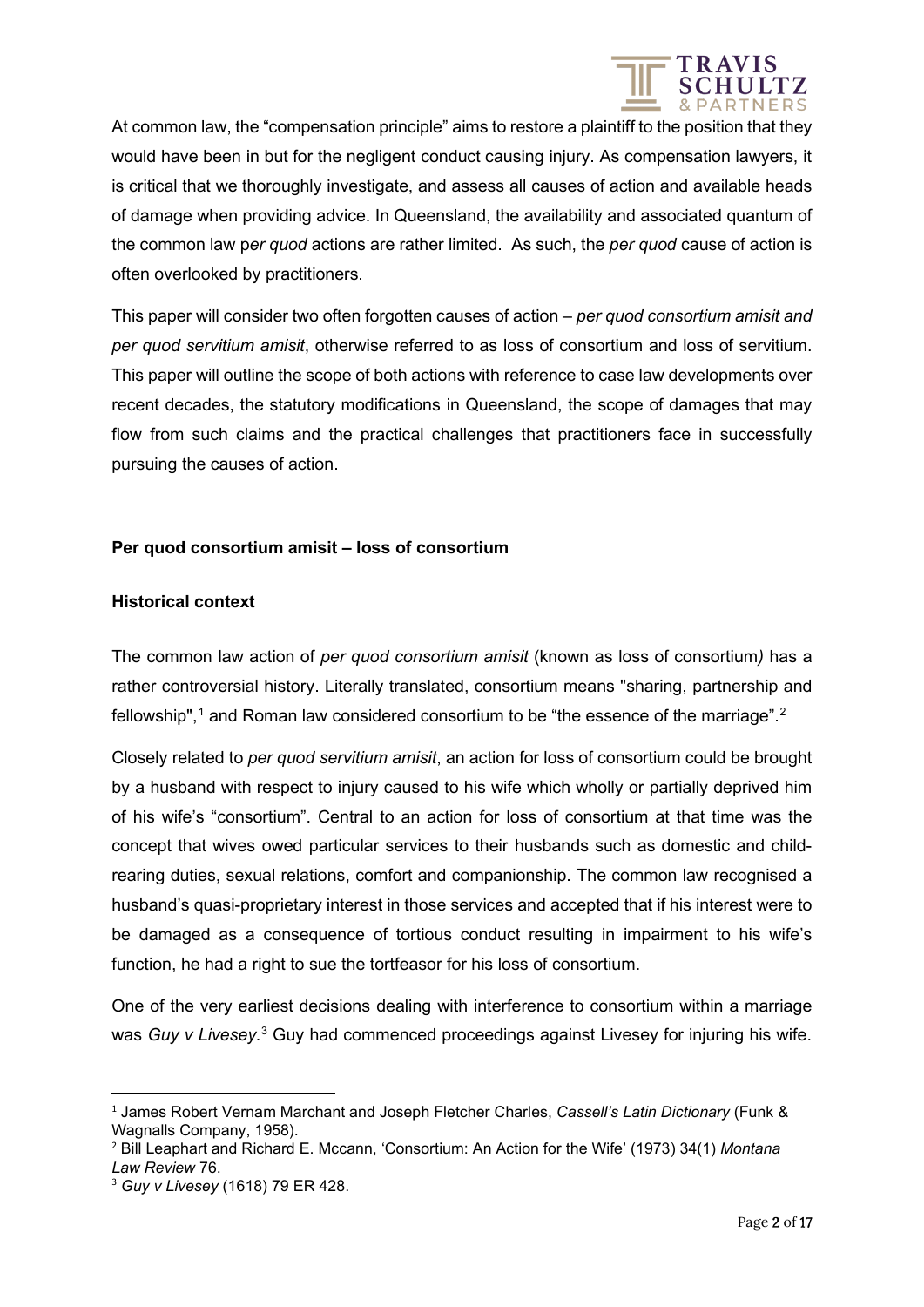

In that case, the court considered that the action was brought "for the particular loss of the husband, for which he shall have this action, as the master shall have for the loss of his servant's service".[4](#page-2-0)

For centuries, the common law permitted only a husband to bring an action in loss of consortium which meant that women, same-sex and de facto couples were denied a remedy for tortious injury to their spouse. In Queensland, the law remained somewhat the same until, in the late-60s, the *Law Reform (Husband and Wife) Act 1968* modified the common law and afforded a wife a remedy for loss or impairment of consortium.<sup>[5](#page-2-1)</sup> The provision has now been relocated and expanded upon in section 13 of the *Law Reform Act 1995* to now entitle de facto spouses and civil partners.

#### **What does a** *per quod consortium amisit* **claim look like today?**

In more recent times, the loss of consortium action is rather unique having been abolished in all Australian jurisdictions except for South Australia and Queensland. Whilst the cause of action remains part of the common law, in circumstances where the *Civil Liability Act* ("CLA") or the *Workers Compensation and Rehabilitation Act* ("WCRA") apply, it is not commonly pursued as a result of significant statutory restriction and the particularly conservative approach of the courts in assessing damages.

Unlike a dependency claim or *Griffiths v Kerkemeyer*[6](#page-2-2) damages ("*G v K"* damages), a *per quod* action for loss of consortium is independent from, and of a different nature to, any personal injury claim brought by the injured spouse. Despite the tortious act being the same, the damage is to be treated entirely separately<sup>[7](#page-2-3)</sup>.

In Australia and more specifically in Queensland, the scope of a loss of consortium claim has slowly narrowed overtime. The High Court decision of *Toohey v Hollier*, [8](#page-2-4) determined that consortium itself is not indivisible and that a remedy did exist for total or partial impairment to consortium.[9](#page-2-5) The High Court gave further clarity to what type of impairment to a marital relationship was compensable holding that only "actual, temporal loss, the deprivation of some

<span id="page-2-0"></span><sup>4</sup> Ibid 428.

<span id="page-2-1"></span><sup>5</sup> *Law Reform (Husband and Wife) Act 1968* (Qld) s 3.

<span id="page-2-2"></span><sup>6</sup> *Griffiths v Kerkemeyer* (1977) 139 CLR 161.

<span id="page-2-3"></span><sup>7</sup> Curran v Young (1965) 112 CLR 99.

<span id="page-2-4"></span><sup>8</sup> *Toohey v Hollier* (1955) 92 CLR 618.

<span id="page-2-5"></span><sup>9</sup> Ibid 627.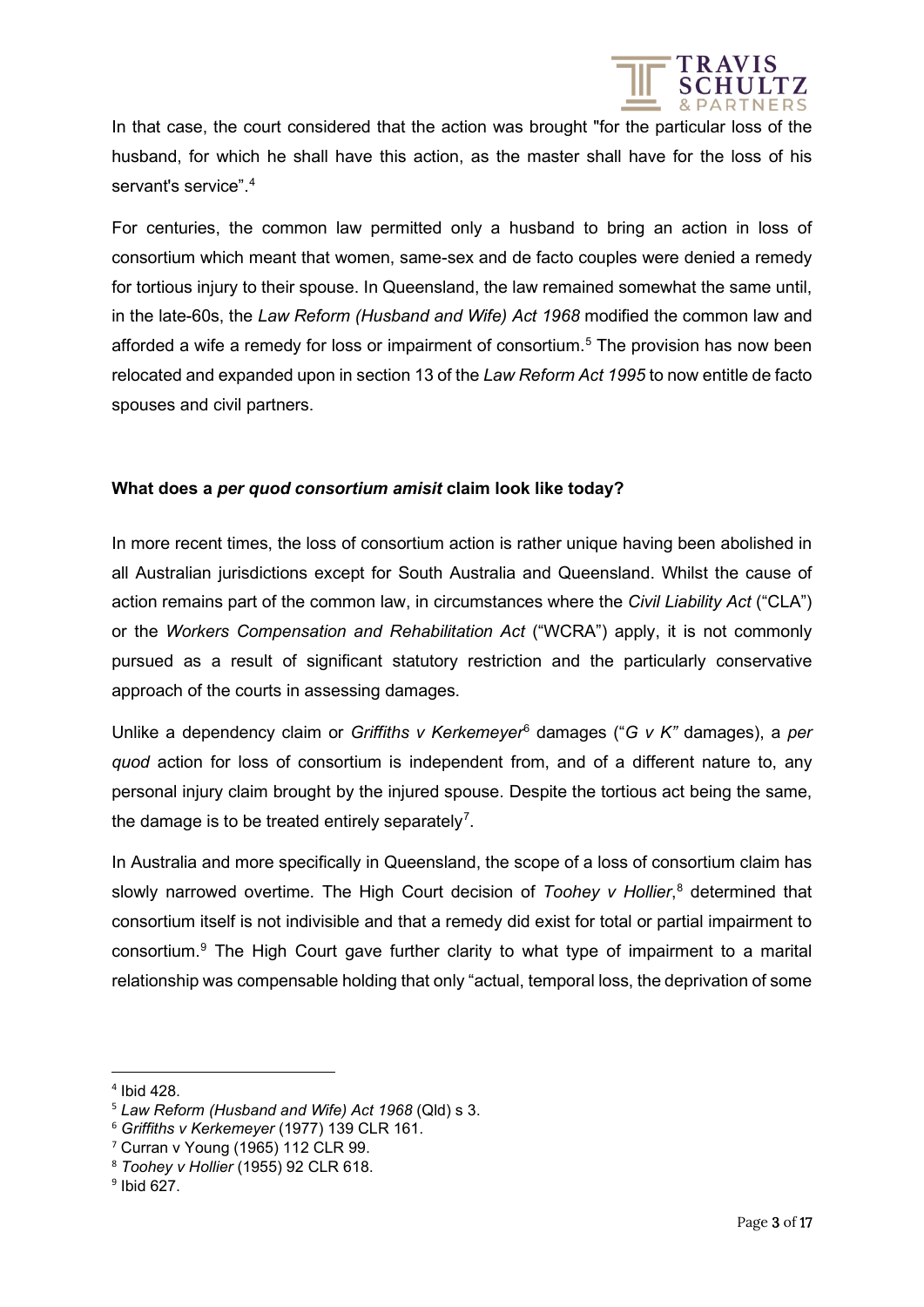

material temporal advantage capable of estimation in money" will sound in damages, which ultimately excluded recoverability of any spiritual or emotional loss.

Temporal or material loss remain the central factor in a loss of consortium action, and this can be split into two categories. Firstly, the loss of services; domestic work, child rearing and other household services, and secondly the loss of comfort and society, but only in so far as their deprivation brings about a "material and temporal" loss, as opposed to "spiritual or emotional" loss. Emotional consequences such as grief, diminished happiness or a loss of love that might taint a marital relationship after injury are not to be considered.<sup>[10](#page-3-0)</sup>

Whilst it is not immediately obvious what temporal or material loss stems from a spouse's loss of comfort and society, there is some authority that a decrease in quantity or quality of sexual intercourse is a factor capable of being compensable in this sense.<sup>[11](#page-3-1)</sup> Similarly, damages have been awarded in a loss of consortium action where a couple's social life has been dramatically impacted,<sup>[12](#page-3-2)</sup> and where the injured spouse finds that they must retire to bed very early so as to reduce the time enjoyed with their partner.<sup>[13](#page-3-3)</sup>

As to the loss of services component, only the value of the loss of services which the injured person previously provided to the spouse may be recovered in a loss of consortium action. Courts will be particularly cautious to avoid the risk of awarding damages for the same services both in the personal injury claim as well as the loss of consortium claim. It is important to therefore place emphasis on the critical differences between the nature of a claim made to *G v K* damages as opposed to a claim for loss of services in a loss of consortium action.

The true basis of a claim to *G v K* damages, is the injury-generated *need* of the plaintiff for services to be provided to him or her,<sup>[14](#page-3-4)</sup> whereas in a loss of consortium action, the spouse makes a claim to the value of the *loss* of services which were previously provided to them by the injured person. This is to be assessed at the market value of the services.

The threat of duplicating *G v K* damages with a claim for loss of services was considered in some depth by the Supreme Court in *Thorne v Strohfeld*. [15](#page-3-5) The decision dealt with an appeal by a defendant against the quantum of damages awarded to a plaintiff in her action for damages for loss of the consortium of her husband. The appellant contended that with respect to the damages awarded for the loss of services, there was not a sufficient identification of

<span id="page-3-0"></span><sup>10</sup> *Talbot v Lusby* [1955] QSC 143.

<span id="page-3-1"></span> $11$  Ibid.

<span id="page-3-2"></span> $12$  Ibid.

<span id="page-3-3"></span><sup>13</sup> *McMillan v Pritchard* [1997] QDC 269.

<span id="page-3-4"></span><sup>14</sup> See for example *Van Gervan v Fenton* (1992) 175 CLR 327 per Mason CJ, Toohey and McHugh JJ. See also *Kars v Kars* (1996) 187 CLR 354.

<span id="page-3-5"></span><sup>&</sup>lt;sup>15</sup> *Thorne v Strohfeld* [1997] 1 Qd R 540.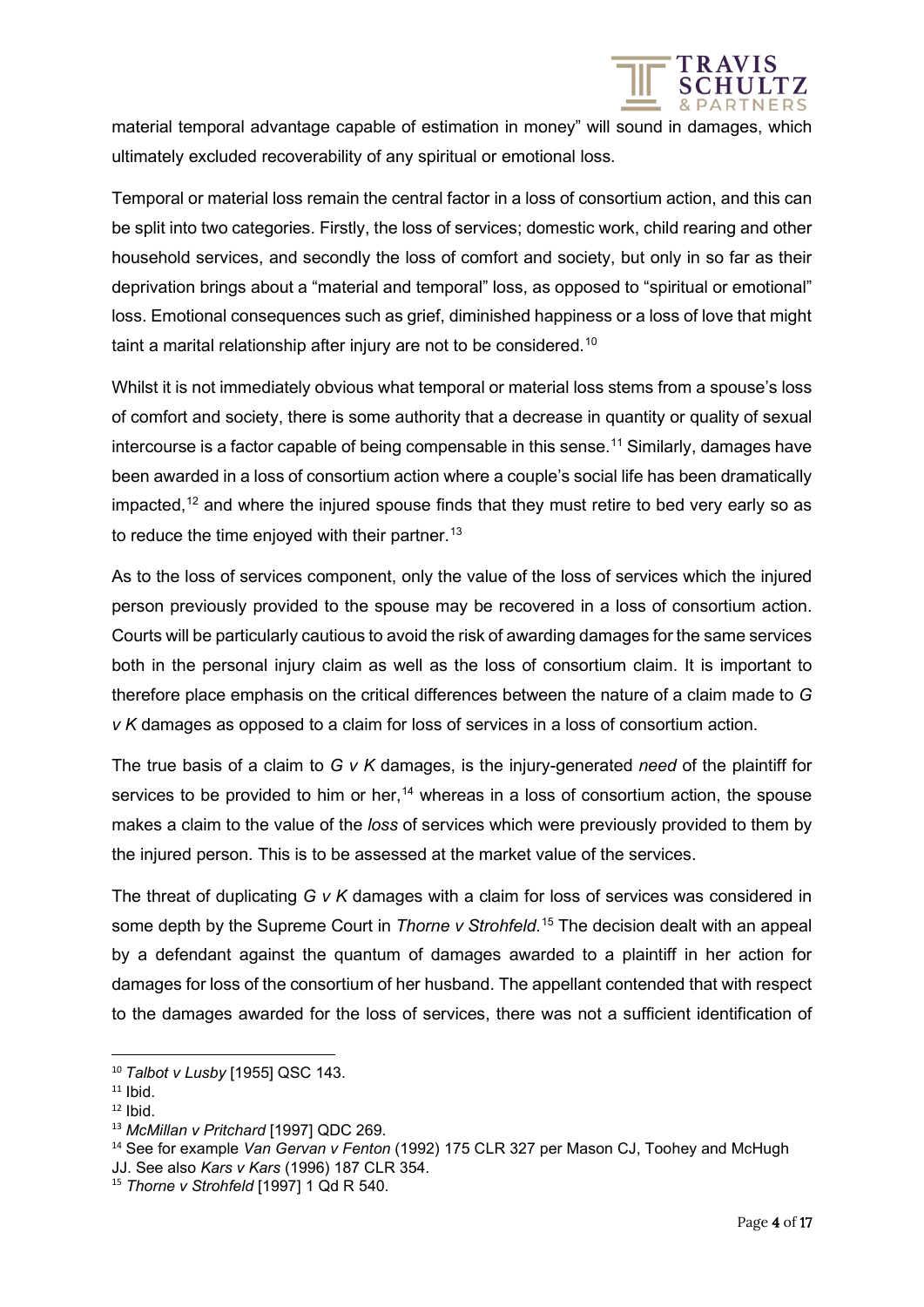

services lost to support the award which could only be explained on the evidence upon the assumption that there had been some "duplication of damages" already recovered by her husband in the compromise of his personal injuries claim against the appellant.

In that case, the Pincus JA and Helman J in their joint judgment (Ambrose J dissenting), allowed the appeal and removed the award made by the trial judge of \$80,000 for loss of services, as they considered that the wife's claim for loss of services related to the same matters as were claimed in the husband's personal injuries claim. Their Honours held:

It may be that in some cases a flexible approach will be necessary, to ensure that what is merely a theoretical duplication does not deprive the plaintiff in the second case of his or her rights. But flexibility cannot avail the second plaintiff where (as here) there is at bottom no ground of complaint about the first award except for the possibility that, if the *G v K* loss had been separately agreed, it might have been less than would have been obtained by pursuing the suit to trial.<sup>[16](#page-4-0)</sup>

The central issue was that within the husband's statement of claim there was an allegation that he could not live without assistance and that he required domestic and nursing services and could no longer perform household repairs and maintenance. Those allegations formed the basis of the claim to *G v K* damages, being the value of domestic and nursing work as well as the value of household repairs and maintenance.

The majority considered that the basis on which the wife's claim for loss of services was advanced was that the amount of the husband's settlement did not adequately reflect the relevant losses. Their Honours refused to consider counsel's opinion as to basis on which the offer in the husband's claim was accepted, and held that "settlement of the husband's claim, including certain pleaded components, is at least prima facie evidence that those claims have been, not partly, but fully, satisfied."[17](#page-4-1)

In a dissenting judgment, Ambrose J considered that:

The avoidance of duplication of damages does not require that damages which the respondent proved she sustained by reason of the physical injury inflicted on her husband and for which neither she nor her husband has been compensated be disregarded or reduced by paying regard solely to the terms of the compromise of her husband's action construed only in the light of the pleadings in that action to which of course she was not a party.[18](#page-4-2)

<span id="page-4-0"></span><sup>16</sup> *Thorne v Strohfeld* [1997] 1 Qd R 540, 5.

<span id="page-4-1"></span><sup>17</sup> Ibid 9.

<span id="page-4-2"></span><sup>18</sup> Ibid 6 (Ambrose J).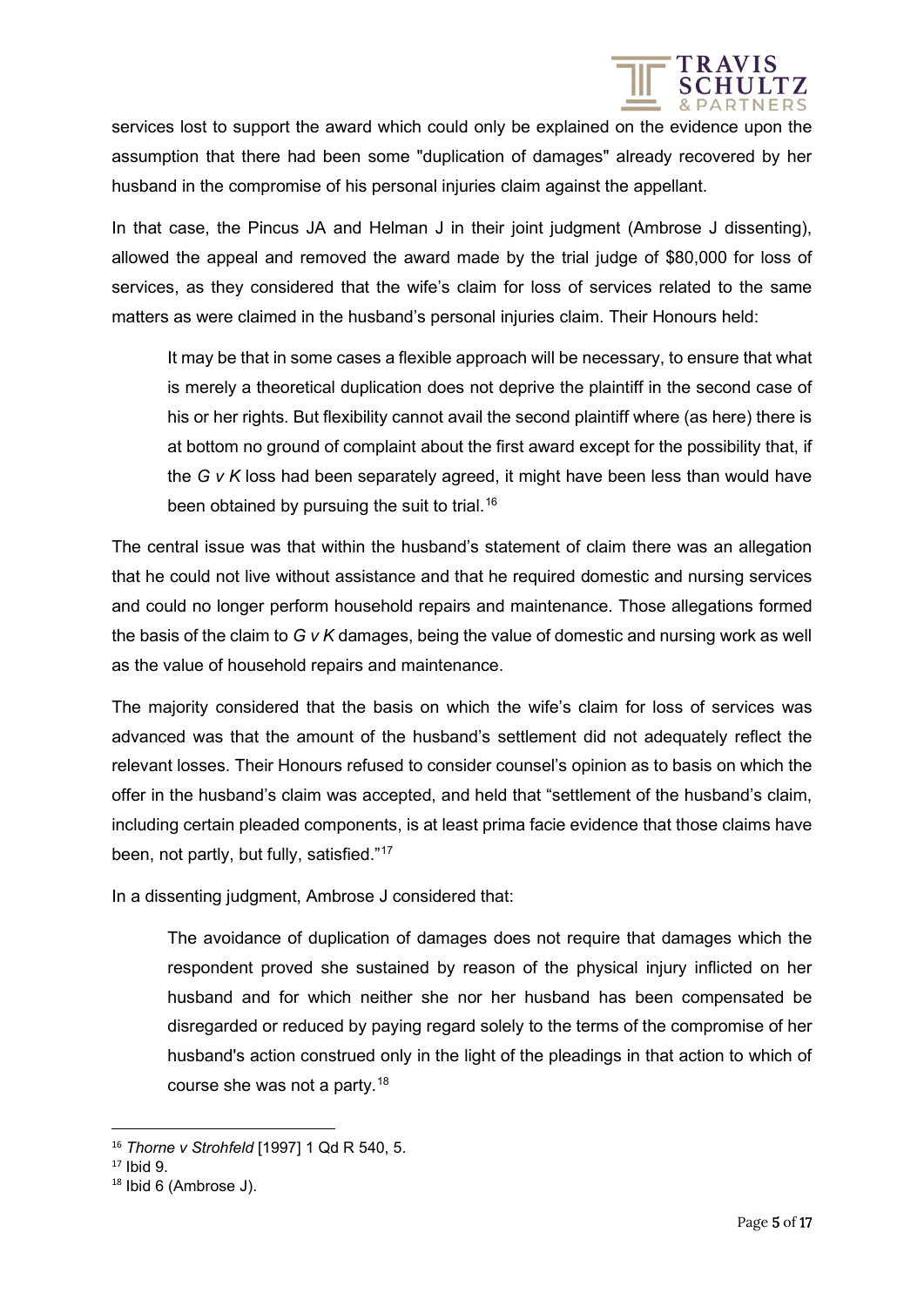

Ambrose J was critical of an approach which saw the question of duplication determined having regard only to the particulars of the compromised claim, and without having regard to evidence available on it or on the *per quod* action.

His Honour considered that where a personal injury claim has been compromised, and where a *per quod* action remains on foot, the consideration of any duplication issue "is a matter to be determined upon the whole of the evidence and not merely upon the content of pleadings in the compromised action."[19](#page-5-0)

With respect, it would seem that the approach as suggested by Ambrose J ought to be preferred from a practical perspective. The critical issue however is that the premises of a loss of consortium action is quite different than a claim to *G v K* damages. A consortium action must be articulated on the basis of the loss of a spouse, not the injured person. If a spouse were to be awarded an amount for which the injured person could have been awarded under *G v K* damages, it would then follow that the spouse is simply not being compensated for something which is their true loss.

In any event, there is clear authority for the proposition that any claim for *G v K* damages does not 'water-down' a spouse's action for loss of consortium,<sup>[20](#page-5-1)</sup> but there must be no duplication and as such, both claims must be articulated with caution.

Historically, restriction applied to a loss of consortium action where the injured spouse dies or where their lifespan is significantly reduced – known as the rule in *Baker v Bolton*. [21](#page-5-2)

In *Baker v Bolton*, Mr Baker's wife had been killed in a stagecoach accident. He sued the defendants for the loss of his wife's comfort, fellowship, and assistance *per quod consortium amisit*. In that case, Lord Ellenborough held that the death of a human being could not be complained of as an injury, and as such, the damages, as to the plaintiff's wife, must stop with the period of her existence.

Later in 1917, in applying the rule in *Baker v Bolton*, Lord Sumner explained that a plaintiff could not recover *per quod consortium amisit* after his wife's death, because his right was "not in the life but in the service or consortium during life".<sup>[22](#page-5-3)</sup> The rule in *Baker v Bolton* and its applicability in Queensland will be further discussed.

<span id="page-5-0"></span> $19$  Ibid 7 (Ambrose J).

<span id="page-5-1"></span><sup>20</sup> See for example *Norman v Sutton* (1989) 9 MVR 525 and *Johnson v Nationwide Field Catering Pty Limited* (1992) 7 QdR 494.

<span id="page-5-2"></span><sup>21</sup>*Baker v Bolton* (1808) 170 ER 1033.

<span id="page-5-3"></span><sup>22</sup> *Admiralty Commissioners v SS Amerika* [1917] AC 38, 41.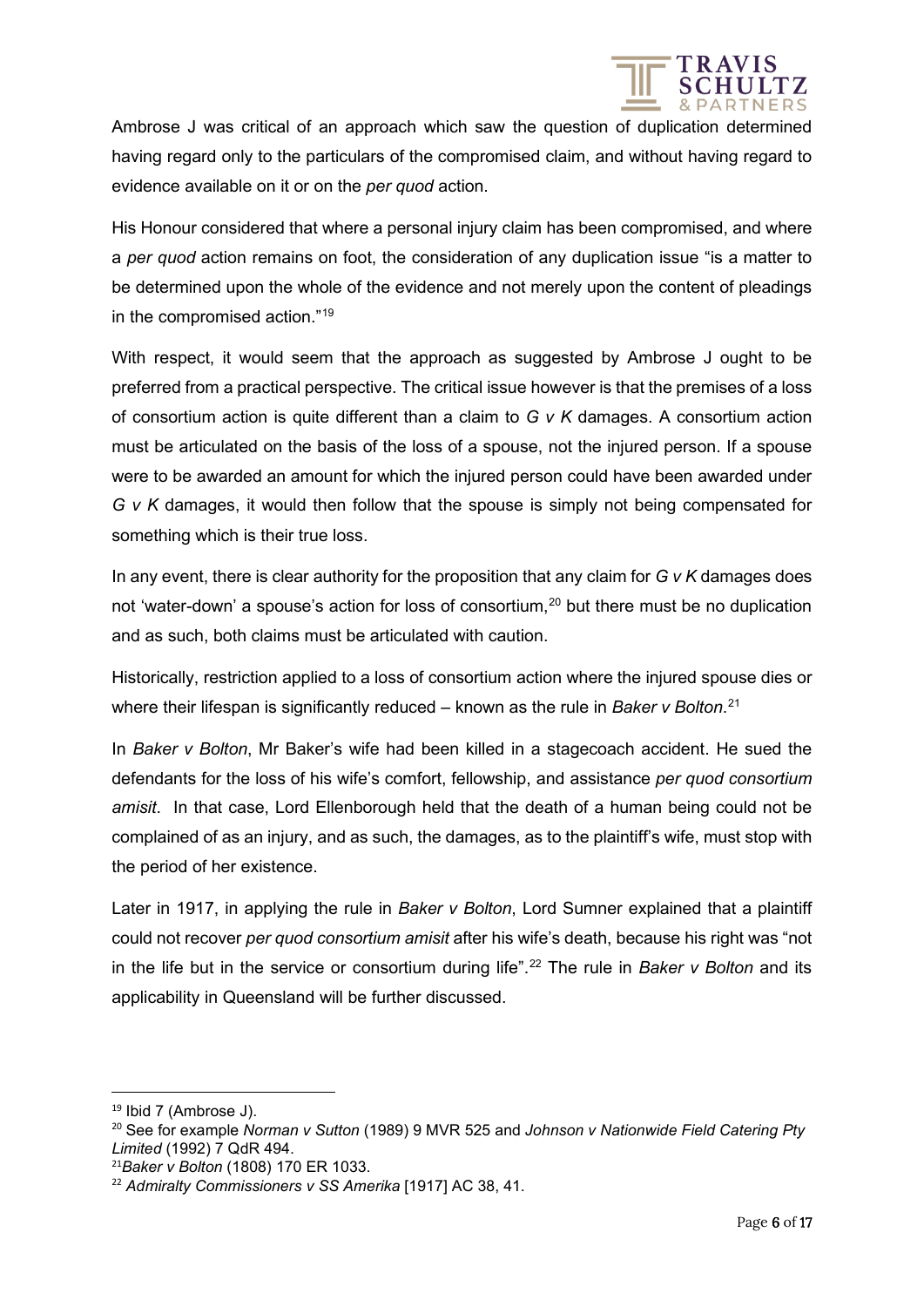

In a similar vein, where a relationship ceases after the tortious incident or where there is some suggestion that the relationship was to dissolve soon after, a loss of consortium claim will be limited to the period between the date of the accident and the date or likely date of separation.

It is important to note that any findings of contributory negligence with respect to the injured spouse will have no bearing on a *per quod* claim.<sup>[23](#page-6-0)</sup>

### **Assessing the damages**

Unfortunately, the quantum in a loss of consortium action is usually modest at best. Queensland's courts have been incredibly conversative in their assessment over the last few decades. A short summary of several of the more recent quantum decisions is provided below:

In Harrington v Queensland Corrective Services Commission,<sup>[24](#page-6-1)</sup> the Supreme Court awarded the wife of a 37-year-old trade instructor \$30,000 for loss of consortium as well as \$29,000 for loss of services.

In *Livingston & Anor v Sharpe*, the Supreme Court awarded the wife of a pilot who had suffered severe spinal injuries an amount of \$[25](#page-6-2),000 for loss of consortium.<sup>25</sup>

In *Corkery v Kingfisherbay Resort,[26](#page-6-3)* the Supreme Court awarded \$12,000 for loss of consortium and loss of services following spinal injuries which impaired sexual function.

In *Martin & Anor v Nursing Staff Pty Ltd*, [27](#page-6-4) the District Court awarded a husband a global sum of \$15,000 for loss of consortium consequent upon his wife suffering a moderately severe back injury.

In *Hill v Oxlade & Anor*, the Magistrates Court awarded a wife a sum of \$2,000 for loss of consortium and \$500 for loss of services consequent upon her husband sustaining moderately severe wrist and knee injuries.

Perhaps one of the most striking decisions in this area, however, is *Lebon v Lake Placid Resort*  Pty Ltd,<sup>[28](#page-6-5)</sup> where the Supreme Court awarded the husband of a 25-year-old who had been rendered substantially tetraplegic, an amount of just \$4,000 for loss of consortium. In circumstances where the injured wife had only some use of her upper limbs and was reliant

<span id="page-6-0"></span><sup>23</sup> *Curran v Young* (1965) 112 CLR 99.

<span id="page-6-1"></span><sup>24</sup> *Harrington & Anor v Queensland Corrective Services* Commission [1994] QSC 210.

<span id="page-6-2"></span> $25$  Unreported – Supreme Court, Townsville – plaint No 40 of 1992 – Kneipp J – November 1992.

<span id="page-6-3"></span><sup>26</sup> *Corkery & Ors v Kingfisher Bay Resort Village Pty Ltd & Anor* [2010] QSC 161.

<span id="page-6-4"></span><sup>27</sup> Unreported – District Court, Brisbane – plaint No 3468 of 1991 - Boulton DCJ – January 1993.

<span id="page-6-5"></span><sup>28</sup> *Lebon & Lebon v Lake Placid Resort Pty Ltd & Ors* [2000] QSC 49.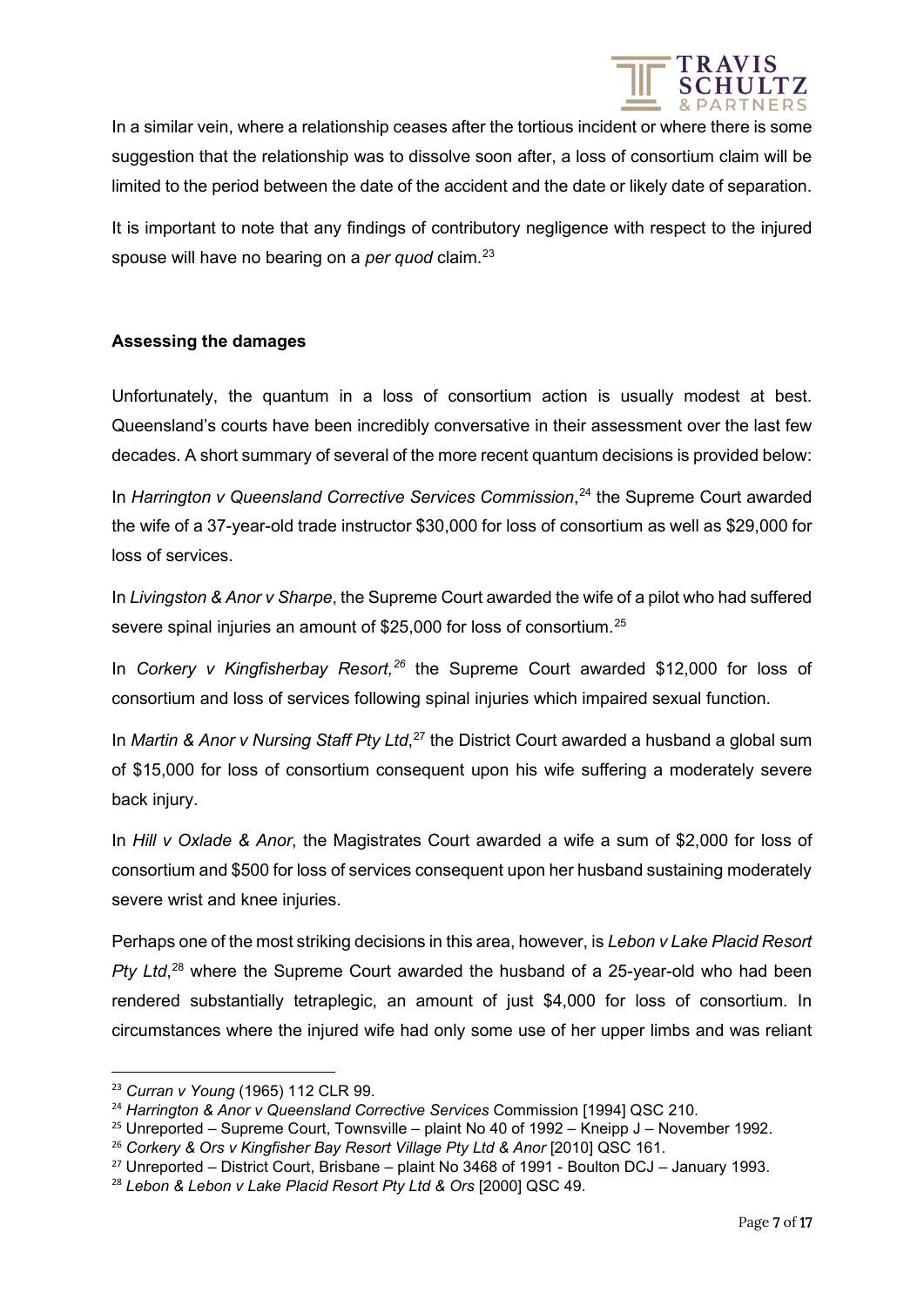

on an electric wheelchair for mobility, it is difficult to imagine how much more of a temporal or material impact could be had on a relationship.

Interestingly and by way of comparison, in *Elliot & Anor v Andrew*, [29](#page-7-0) the District Court of South Australia awarded a wife \$100,000 for loss of consortium consequent upon her husband being rendered a paraplegic in a motorbike accident.

### **Per quod servitium amisit – loss of servitium**

### **Scope of the Action**

Due the ancient roots of the action, a claim for loss of servitium lies in the employee/employer relationship. It is the nature of that relationship which forms the basis of the action. However, that is not to say that an employment contact is a required element of the action. Rather, it is sufficient if the employer has a reasonable expectation that the employee will perform the services. This is because the action lies in the fact of service and the deprivation of that service as opposed to the loss of performance under any contract. Though, of course, the existence of an employment contact is a relevant factor to determining whether an employee/employer relationship does exist. [30](#page-7-1)

In *Attorney General for New South Wales v Perpetual Trustee Company (Ltd)[31](#page-7-2)* a police officer was injured in a motor vehicle accident. The policer officer continued as a member of the police force and was paid his salary and allowances but the Crown was deprived of his services as a member of the police force. The Attorney General pursued a claim on behalf of the Crown to recover the salary and allowances paid, and to be reimbursed monies already paid, to the injured police officer. The Privy Counsel held there was a fundamental difference between the master/servant relationship in private employment compared to being an employee of the Crown. This is because police officers and other holders of public office are not "servants" in the requisite sense. While they are bound to serve the Crown, the services rendered to the Crown are different from those rendered in private employment such that the Crown is excluded from such a cause of action. [32](#page-7-3)

<span id="page-7-0"></span><sup>29</sup> *Elliot & Anor v Andrew* [2009] SADC 31.

<span id="page-7-1"></span><sup>&</sup>lt;sup>30</sup> Attorney General for New South Wales v Perpetual Trustee Company (Ltd) [1955] 92 CLR 113 and Attorney General for New South Wales v Perpetual Trustee Company (Ltd) [1952] 85 CLR 237.

<span id="page-7-2"></span><sup>31 [1995] 92</sup> CLR 113.

<span id="page-7-3"></span><sup>&</sup>lt;sup>32</sup> Attorney General for New South Wales v Perpetual Trustee Co Ltd [1955] AC 457 (PC).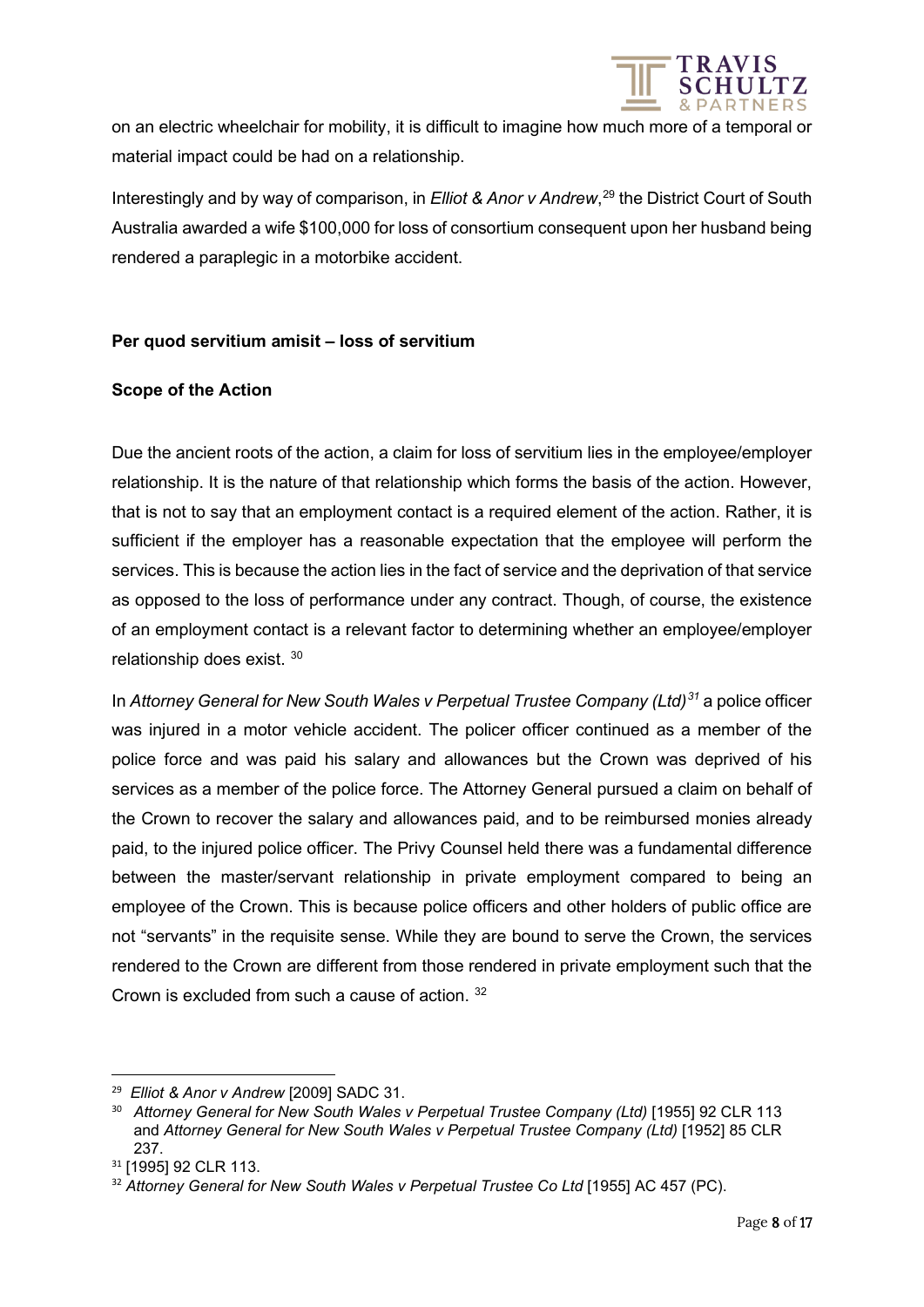

A loss of servitium claim can extend to directors, managing directors and other employees who effectively control the employer. <sup>[33](#page-8-0)</sup> The courts have expressed reluctance to extend the cause of action to independent contractors or subcontractors because of the differing nature of the relationship compared to that of master and servants.<sup>[34](#page-8-1)</sup> In a dissenting judgment in *Commissioner for Railways (NSW) v Scott,* <sup>[35](#page-8-2)</sup> Fullagar J feared that extending the scope of action beyond the master/servant relationship to an independent contractor or subcontractor might cause difficulty reigning in the limit of the action.

A cause of action does not however lie upon death of an employee because of the common law rule in *Baker v Bolton*[36](#page-8-3) which arguably remains good law.

### **Recent Case Law Developments**

In *Barclay v Penberthy[37](#page-8-4)* the High Court was required to consider the ongoing existence of the cause of action and the measure of damages available to an employer.

Fugro Spatial Solutions Pty Ltd conducted an air charter service business. Fugro engaged Barclay, an aeronautical engineer employed by a separate company, to design and repair an aircraft component, being a sleeve bearing. One of Fugro's clients was Nautronix which carried on the business of researching and developing marine technology. Nautronix engaged Fugro to fly a group of its employees off the Western Australian coast to enable it to test its equipment. The plane was flown by Penberthy, a pilot employed by Fugro. On 11 August 2003, during the course of the chartered flight, the plane crashed, injuring three employees of Nautronix and killing two of them. The cause of the crash was a failure of the sleeve bearing designed by Barclay, which caused an engine failure and Penberthy's negligent handling of the aircraft in response to that engine failure.

Nautronix brought a claim for pure economic loss that it suffered as a result of the alleged negligence.

There were six issues for determination before the High Court:-

<span id="page-8-0"></span><sup>33</sup> See, for example, *Marinovski v Zutti Pty Ltd* [1984] 2 NSW LR 571 and *Gregory v Caltex Oil Pty Ltd* [1994] QSC 158 and *Tippett v Fraser* [1999] SASC 267.

<span id="page-8-1"></span><sup>34</sup> See *Barclay v Penberthy* [2012] HCA 40 at 96 and *Commissioner for Railways (NSW) v Scott*  [1959] HCA 29.

<span id="page-8-2"></span><sup>&</sup>lt;sup>35</sup> [1959] HCA 29.

<span id="page-8-3"></span><sup>36</sup> **[1808]** 170 ER 1033.

<span id="page-8-4"></span><sup>37</sup> [2012] HCA 40.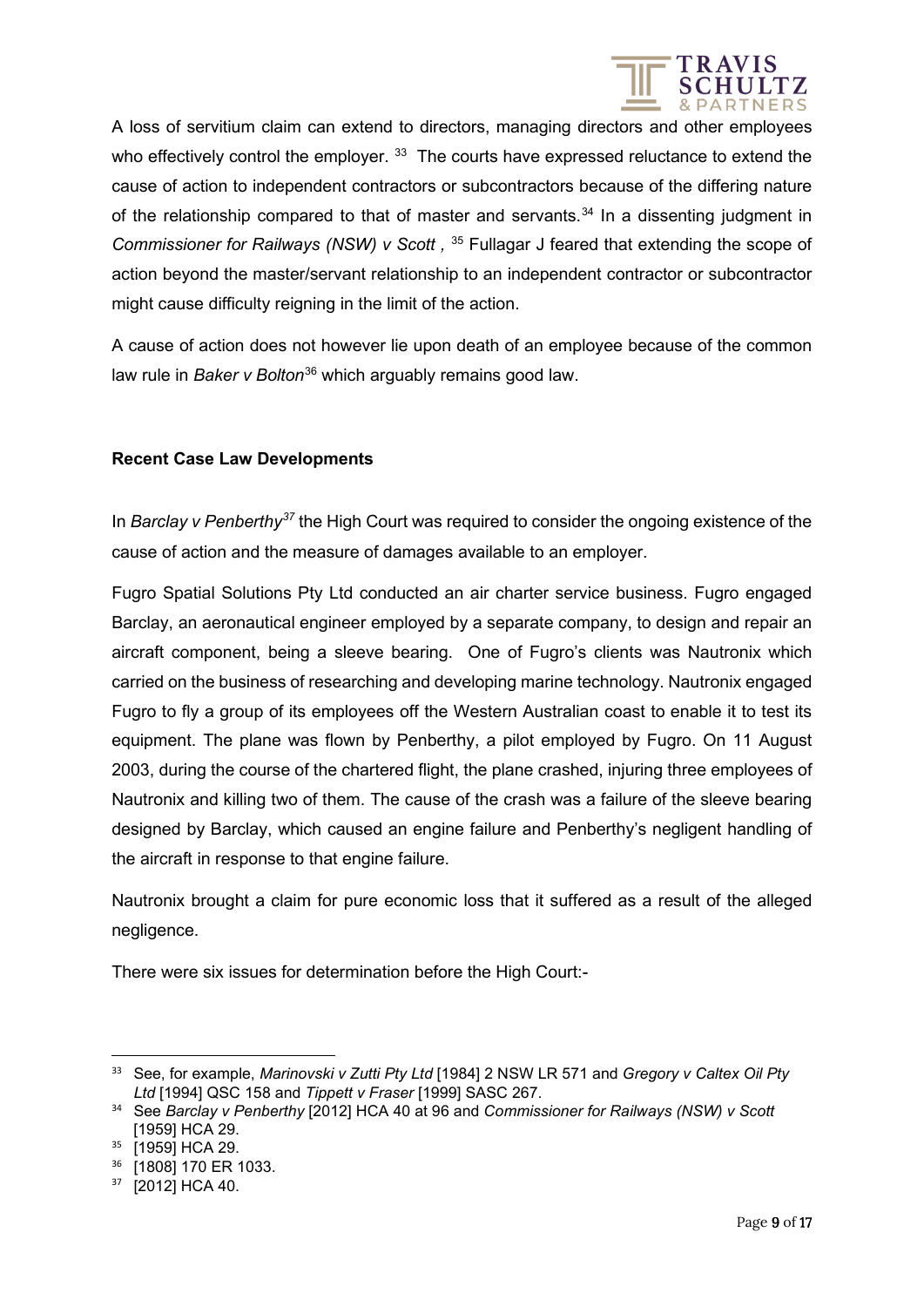

- 1. Does the rule in *Baker v Bolton* continue to exist to prevent recovery by Nautronix in respect of the deaths of its two employees?
- 2. Does the common law action *per quod* continue to exist?
- 3. Did Penberthy owe Nautronix a duty of care at common law to avoid pure economic loss to Nautronix flowing from the loss of services of its injured employees?
- 4. If *per quod* remains in existence, can Nautronix rely upon it as a cause of action?
- 5. If so, were Barclay and Penberthy liable to Nautronix on a *per quod* action?
- 6. If so, what is the measure of damages for the *per quod* action?

The court found that the rule in *Baker v Bolton* continued to exist as a matter of common law. The enactment of legislature in various forms across Australia assumes its continued existence allowing it to survive to present day albeit subject to statutory restrictions, namely section 58(1)(a) of the CLA and section 306M of the WCRA*.* The court considered that any further restriction or modification of the scope of the *Baker v Bolton* rule was a matter for legislature.<sup>[38](#page-9-0)</sup>

Heydon J was emphatic in his position that the rule in *Baker v Bolton* remained good law, finding that "it would not be right to hold either that *Baker v Bolton* was incorrectly decided at the time or that, though correctly decided originally, it has been superseded by changing conditions".[39](#page-9-1) It naturally followed that the Nautronix was unable to recover the loss flowing from the loss of its two deceased employees services, only the employees who were injured as a result of the plane crash.

As to whether the action *per quod* continues to exist as part of the common law in Australia, the appellants argued that the action should now be regarded as having been absorbed into the tort of negligence and did not reflect current social and economic relations. In determining whether the action ought to be absorbed into the developed tort of negligence, the joint majority judgment held that it should not be; again noting that the destruction of a distinct cause of action is a task best left to the legislature:

<span id="page-9-0"></span><sup>38</sup> Ibid at 24-27.

<span id="page-9-1"></span><sup>39</sup> Ibid at 83.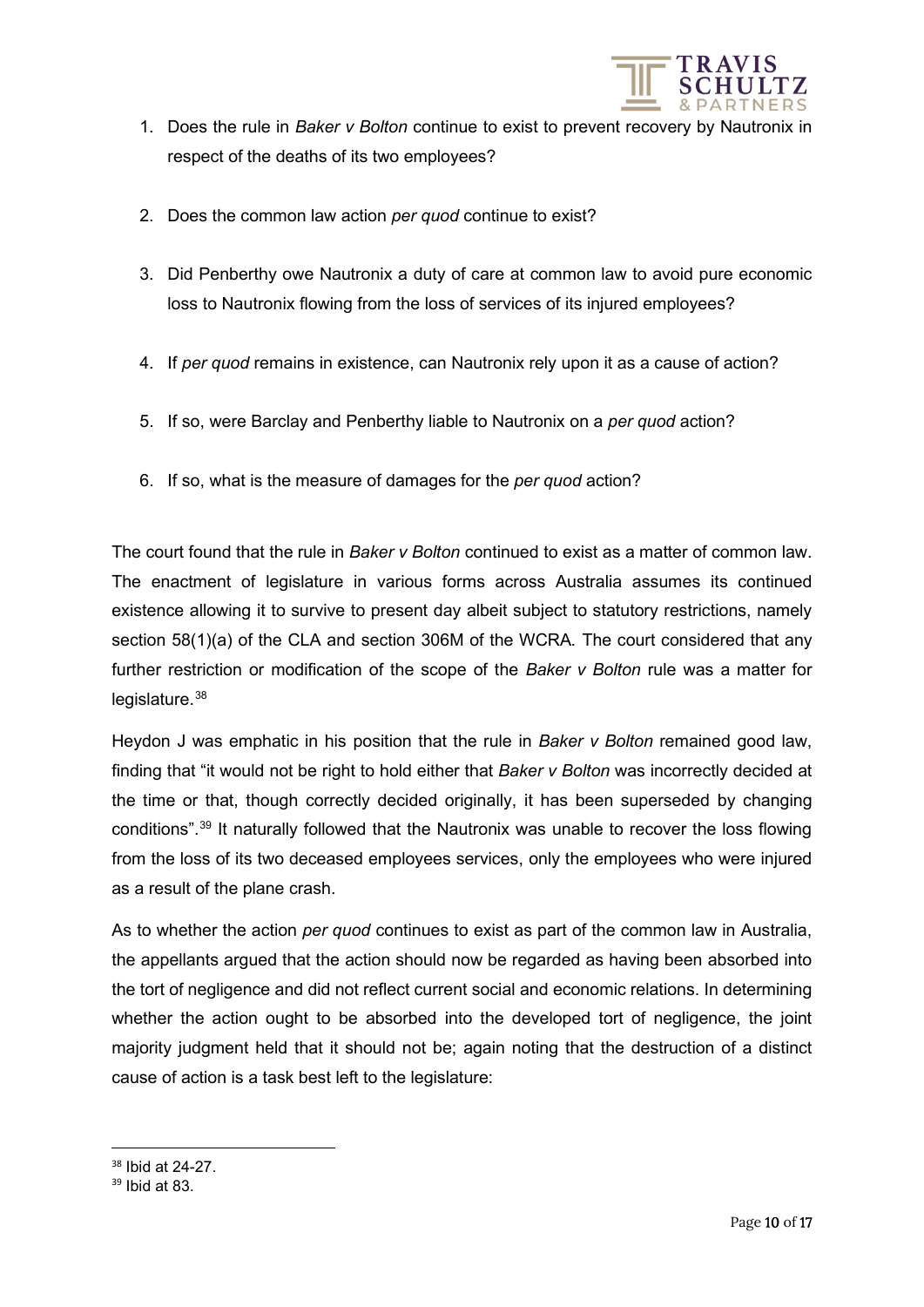

If that right [being a right in the master to the benefit of the services of its servant] be invaded by a wrongful injury to the servant which disables him and his due service, then, as Kitto J put it, "the injuria to the master is collateral to, and not consequent upon, the injuria to the servant.

The injury to the servant must be wrongful. It may be wrongful because it was inflicted intentionally or because it was inflicted in breach of a duty of care that the wrongdoer owed the servant. What is presently important is that the injury is "wrongful" because it a wrong done to the servant not because there was any breach of duty of care owed to the master.

Once it is observed that the action *per quod* depends upon demonstration of a wrong having been done to the servant (as a result of which the master is deprived of the service of the servant) and that the wrongful injury to the servant may be either intentional or negligent, it is evident that the action *per quod* does not constitute any exception to or variation of the law of negligence. The action *per quod* will lie where the wrongdoer's conduct towards the servant was not negligent but was intentional. It does not depend on demonstrating any breach of a duty of care owed by the wrongdoer to the master.<sup>[40](#page-10-0)</sup>

As to whether Penberthy owed Nautronix a duty of care to avoid pure economic loss, Fugro and Penberthy unsuccessfully argued that Nautronix could have protected itself from pure economic loss by negotiating the inclusion of an appropriate term in its charter contract. The court rejected this argument because the existence of claim in contract is not determinative of a claim in tort. There was clear evidence that Penberthy and Fugro knew of the highly specialised nature of the testing program that Nautronix was engaged in. The risk that Nautronix would suffer economic loss if its employees were injured as result of a plane crash ought to be readily inferred.

**Assessing the damages** 

<span id="page-10-0"></span><sup>40</sup> Ibid at 33-35.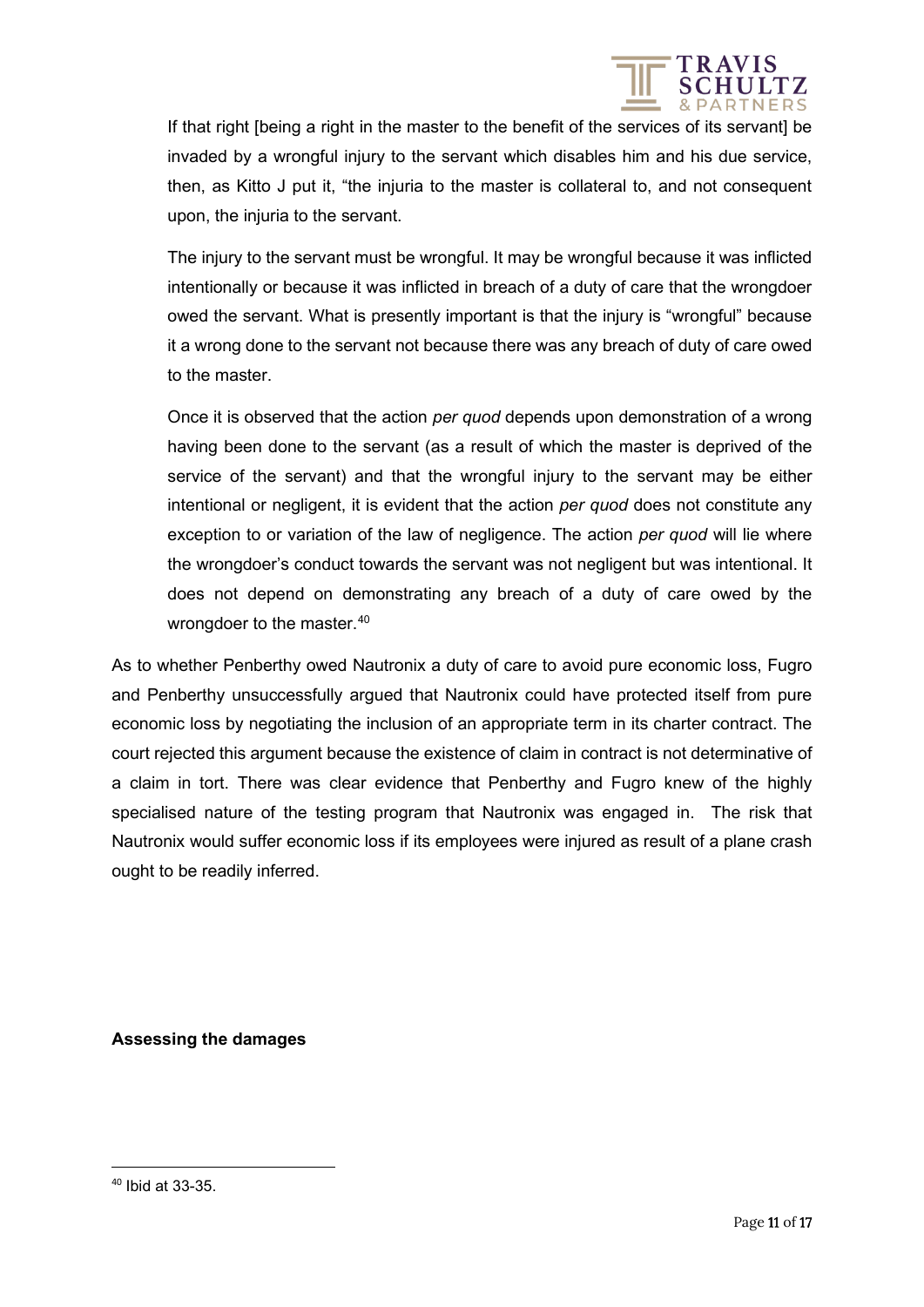

Given the High Court's findings in *Barclay v Penberthy[41](#page-11-0)* that the action *per quod* remained good law, Nautronix was able to rely upon the action in respect of its three injured employees (but not its deceased employees). While the quantum of damages was not the subject of this decision, the High Court provided useful commentary about the measure of damages recoverable in a *per quod* action. The basic proposition to the assessment of damages is limited to the losses flowing directly from the interference with the master's right to the services of the servant and is not so broad as to encompass all consequences which flow from the servant being injured.  $42$ 

Against this principle, the High Court rejected an argument of Nautronix that it should be entitled to recover damages for losses caused by interruptions and delays in the development of its testing technology and the loss of its intellectual property and corporate knowledge and consequential lost profits. Rather, the High Court found that the damages recoverable in a *per quod* action are limited to those expenses incurred in replacing the labour of the injured employees less the savings of the wages that do not have to be paid to the injured employees. The measure of damages ought to be calculated according to the market value of those services. [43](#page-11-2) The High Court went on to explain:-

If the employer employs numerous staff which can take up the duties of the injured employee, the *prima facie* measure of the employer's loss may be any extra payments by way of overtime and the like which the employer has to make to secure the performance of these additional duties. Where a replacement employee has to be engaged, but this is achieved on terms more favourable to the employer, no loss will have been suffered. If it were possible to engage a substitute, at or near as practicable to the level of skill of the injured employee, but this is not done by the employer, then the employer fails to mitigate the loss. The essential point is that like any Plaintiff the employer is obliged to take reasonable steps to mitigate the loss occasioned by the Defendant's interference with the provision of services by the injured employee. <sup>[44](#page-11-3)</sup>

In a separate concurring judgment, Kiefel J, concluded that: -

Consistency with the purpose and scope the action *per quod servitium amisit* requires that damages be limited to the cost of substitute labour. In *Cattanach v Melchior*[45](#page-11-4)*,* it was observed that the employer suffers damage only when it is forced to pay a salary

<span id="page-11-0"></span> $41$  Ibid.

<span id="page-11-1"></span><sup>42</sup> *Attorney General v Wilson and Horton Ltd* [1973] 2 NZLR 238 at 258.

<span id="page-11-2"></span><sup>43</sup> *Barclay v Penberthy* [2012] HCA 40 at 57.

<span id="page-11-3"></span><sup>44</sup> Ibid at 58.

<span id="page-11-4"></span><sup>45</sup> [2003] 215 CLR 1.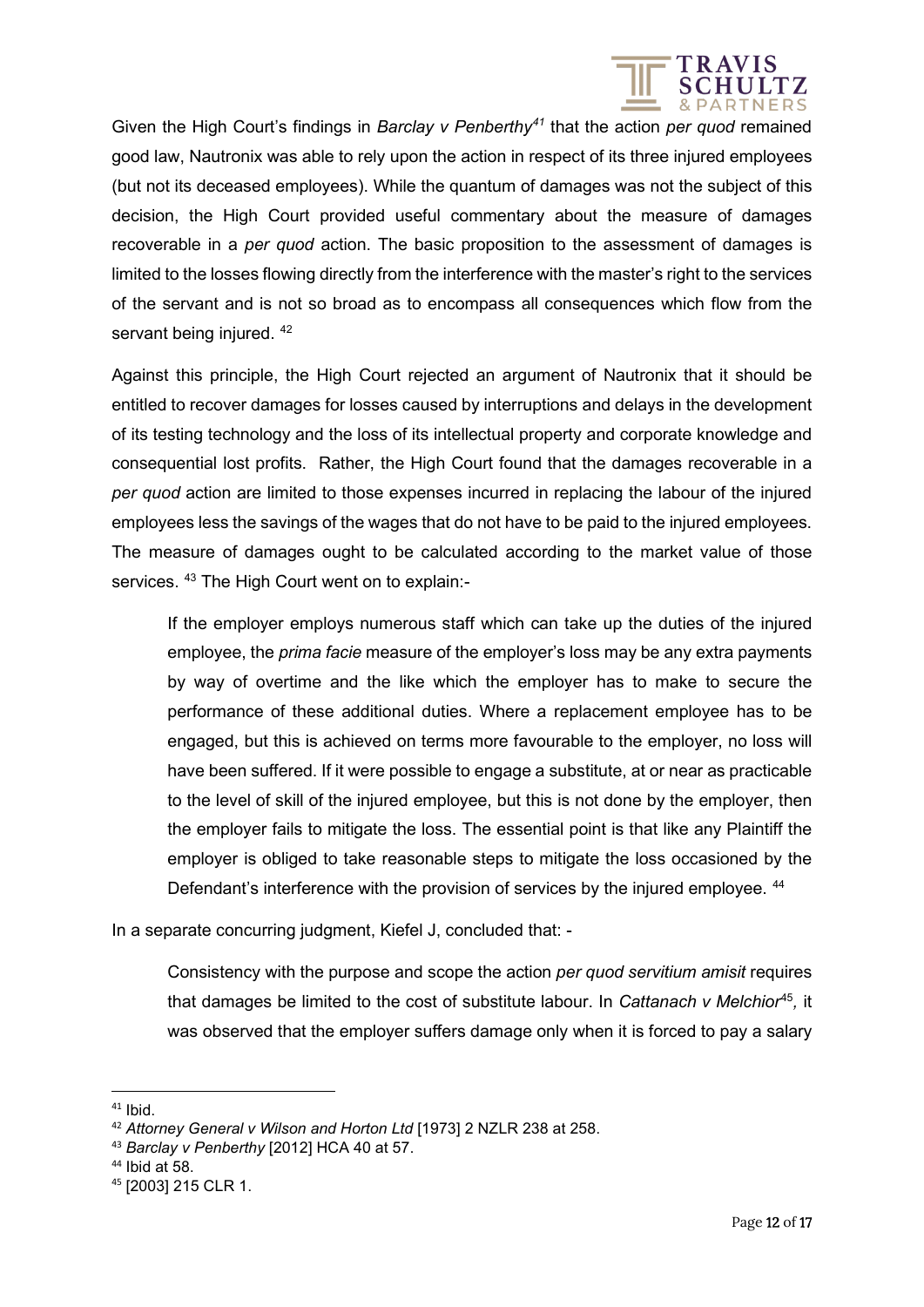

or wages to its injured employee when it is, at the same time, deprived of the employee's services. To permit recovery on any wider basis, including for profits lost, would be to transform an exceptional remedy for a particular type of loss into a substantial exception to the general principles which have developed concerning recovery of economic loss in tort. In terms of the coherence of the law, that would be undesirable.[46](#page-12-0)

The High Court went onto observe that any statutory payments made with respect to sick pay or medical expenses for the injured employee are not recoverable. <sup>[47](#page-12-1)</sup>

While the measure of recoverable damages is limited to the cost of employing a substitute, arguably expenses associated with employing the substitute could be recoverable. These may include expenses related to recruiting the new employee, training them, upskilling them to the injured employee's level and the like. In assessing any future or ongoing loss, consideration needs to be given to whether, on the balance of probabilities, the injured employee would have continued to perform those services for the foreseeable future. That then invites investigation of any contractual obligation to perform those services for a specific period of time, whether they were subject to any probationary review, the likely ongoing availability of the work which the injured employee was to perform and similar inquires.

The High Court in *Barclay v Penberthy* was categorical in its finding that the measure of recoverable damages under a *per quod* action excludes loss of profits. However, the door was left ajar for one exceptional category where the injured employee is "irreplaceable". For example, in *Mercantile Mutual Insurance Co Ltd v Argent Pty Ltd [48](#page-12-2)* Mr Box operated a group of family companies. He was injured and no suitable substitute could be found, causing the business to be sold at a reduced price given the absence of an efficient manager. There, Walsh J, held that lost profits could be recoverable in a *per quod* action if greater profits could have been generated, but were unable to be generated, as a direct consequence of the loss of services of Mr Box. Inevitably, even in situations where that exceptional category may be pursued it will naturally invite a corresponding argument that the employer failed to mitigate the loss by selling the business.

More recently, the Court of Appeal was required to consider a *per quod* action in *Petchell v Du Pradal.[49](#page-12-3)* There, the plaintiff and his partner were the directors and shareholders of the second plaintiff, a women's fashion clothing business. The plaintiff alleged he was unable to

<span id="page-12-0"></span><sup>46</sup> *Barclay v Penberthy* [2012] HCA 40 at 164.

 $47$  Ibid at 59.

<span id="page-12-2"></span><span id="page-12-1"></span><sup>48</sup> [1972] 46 ALJR 432.

<span id="page-12-3"></span><sup>49</sup> [2015] QCA 132.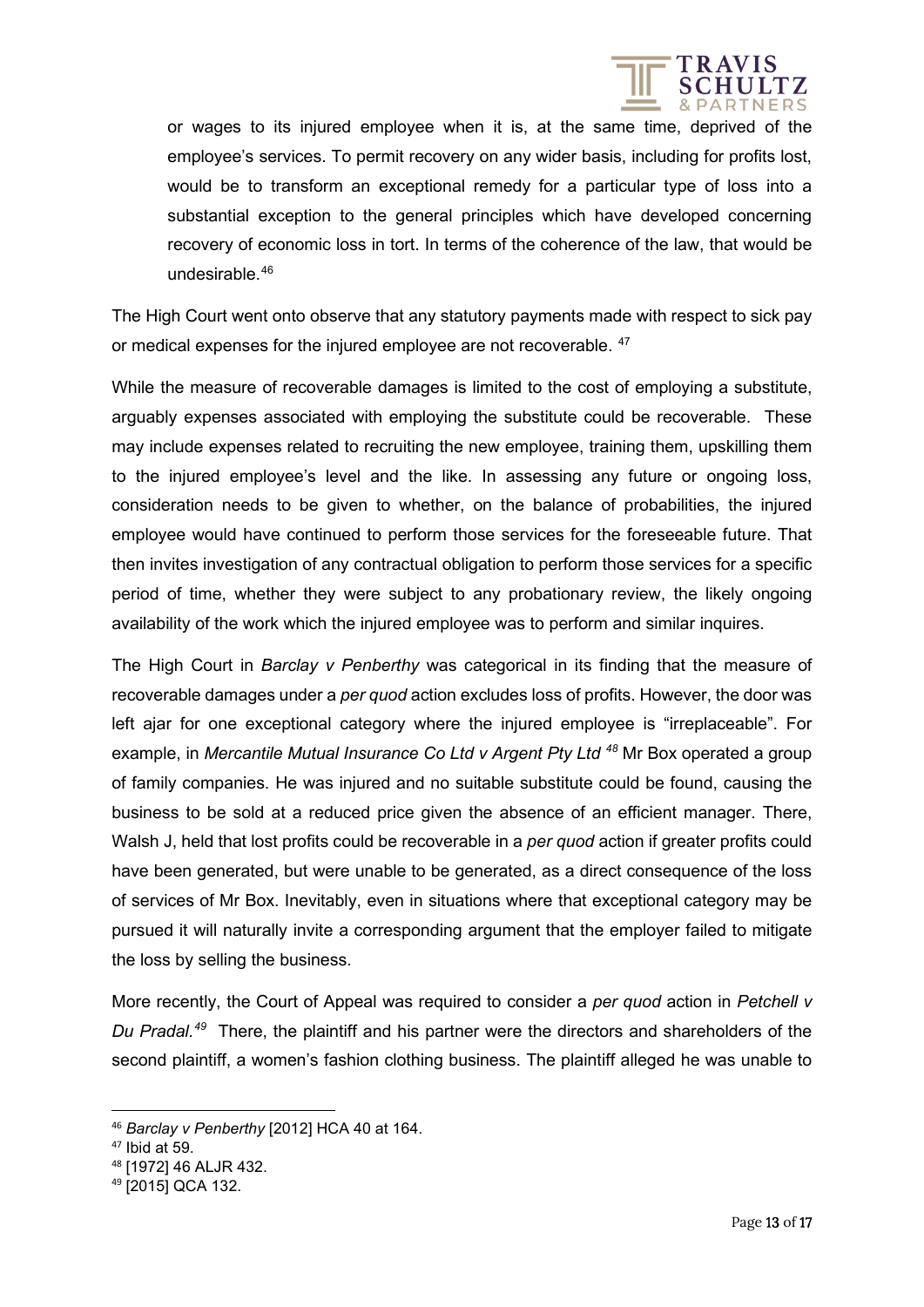

return to any substantive business tasks after the accident. The second plaintiff claimed that it was financially unable to pay replacement labour for those tasks and consequently became less profitable. While the second plaintiff was entitled to bring a *per quod* action, no damages were recoverable because the cost of the replacement labour incurred by the second plaintiff was less than the wages that had been saved because of the plaintiff's injury and absence from the workplace.

### *Per quod* **actions – Statutory restrictions**

In Queensland, a plaintiff's ability to pursue a *per quod* action is subject to statutory restriction. In claims where either the CLA or the WCRA apply, courts are prevented from awarding damages for loss of consortium or loss of servitium unless general damages are assessed in excess of the prescribed amount under regulation.<sup>[50](#page-13-0)</sup>

The restrictions imposed under the WCRA are peculiar given that section 10(3) provides that "the liability of an employer does not include a liability to pay damages for loss of consortium resulting from injury sustained by a worker". If such claims are not covered by Workcover's policy of insurance, it follows that any damages in a loss of consortium action are to be paid by the employer directly.

A table outlining the relevant prescribed amounts pursuant to the *Civil Liability Regulation 2014* and the *Workers' Compensation and Rehabilitation Regulation 2014* are set out below:'

*Civil Liability Regulation 2014:*

<span id="page-13-0"></span><sup>50</sup> See s 58(1) *Civil Liability Act* 2003 (Qld) and s 306M *Workers' Compensation and Rehabilitation Act 2003.*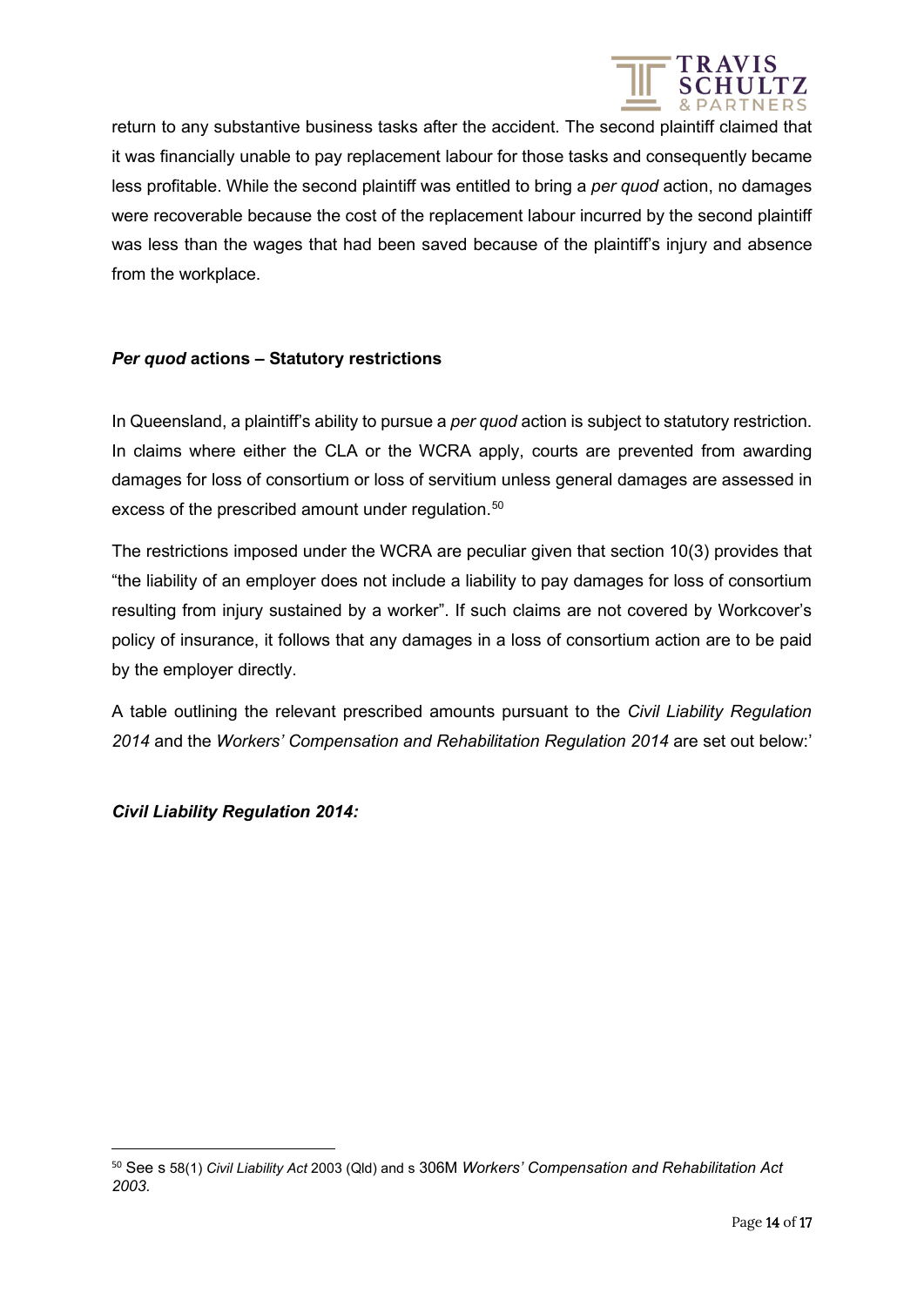

|    | Item   Period (dates inclusive) | Amount   |
|----|---------------------------------|----------|
| 1  | 2 December 2002 to 30 June 2010 | \$30,000 |
| 2  | 1 July 2010 to 30 June 2011     | \$35,340 |
| 3  | 1 July 2011 to 30 June 2012     | \$36,400 |
| 4  | 1 July 2012 to 30 June 2013     | \$38,390 |
| 5  | 1 July 2013 to 30 June 2014     | \$40,460 |
| 6  | 1 July 2014 to 30 June 2015     | \$41,990 |
| 7  | 1 July 2015 to 30 June 2017     | \$43,020 |
| 8  | 1 July 2017 to 30 June 2018     | \$44,070 |
| 9  | 1 July 2018 to 30 June 2019     | \$45,430 |
| 10 | 1 July 2019 to 30 June 2020     | \$46,800 |
| 11 | 1 July 2020 to 30 June 2021     | \$47,850 |
| 12 | 1 July 2021 and after           | \$48,030 |

### *Workers' Compensation and Rehabilitation Regulation 2014:*

|              | Item Period (dates inclusive)         | Amount           |
|--------------|---------------------------------------|------------------|
| $\mathbf{1}$ | 1 July 2010 to 30 June 2011 \\$35,340 |                  |
| 2            | 1 July 2011 to 30 June 2012 \$36,350  |                  |
| 3            | 1 July 2012 to 30 June 2013 \$38,290  |                  |
| 4            | 1 July 2013 to 30 June 2014 \$39,430  |                  |
| 5            | 1 July 2014 to 30 June 2015 \$40,920  |                  |
| 6            | 1 July 2015 to 30 June 2017 \$41,920  |                  |
| 7            | 1 July 2017 to 30 June 2018 \$42,650  |                  |
| 8            | 1 July 2018 to 30 June 2019 \$43,960  |                  |
| 9            | 1 July 2019 to 30 June 2020 \$45,290  |                  |
| 10           | 1 July 2020 and after                 | 28.78 times QOTE |

Where it may be possible to avoid the limiting provisions of both the CLA and the WCRA,<sup>[51](#page-14-0)</sup> it could certainly be argued that a *per quod* claim is not subject to any statutory restriction at all.

<span id="page-14-0"></span><sup>&</sup>lt;sup>51</sup> Say for example claims for injuries for which worker's compensation benefits were payable, or claims involving strict torts, breaches of Australian Consumer Law, or claims brought pursuant to *Civil Aviation (Carriers Liability) Act 1964.*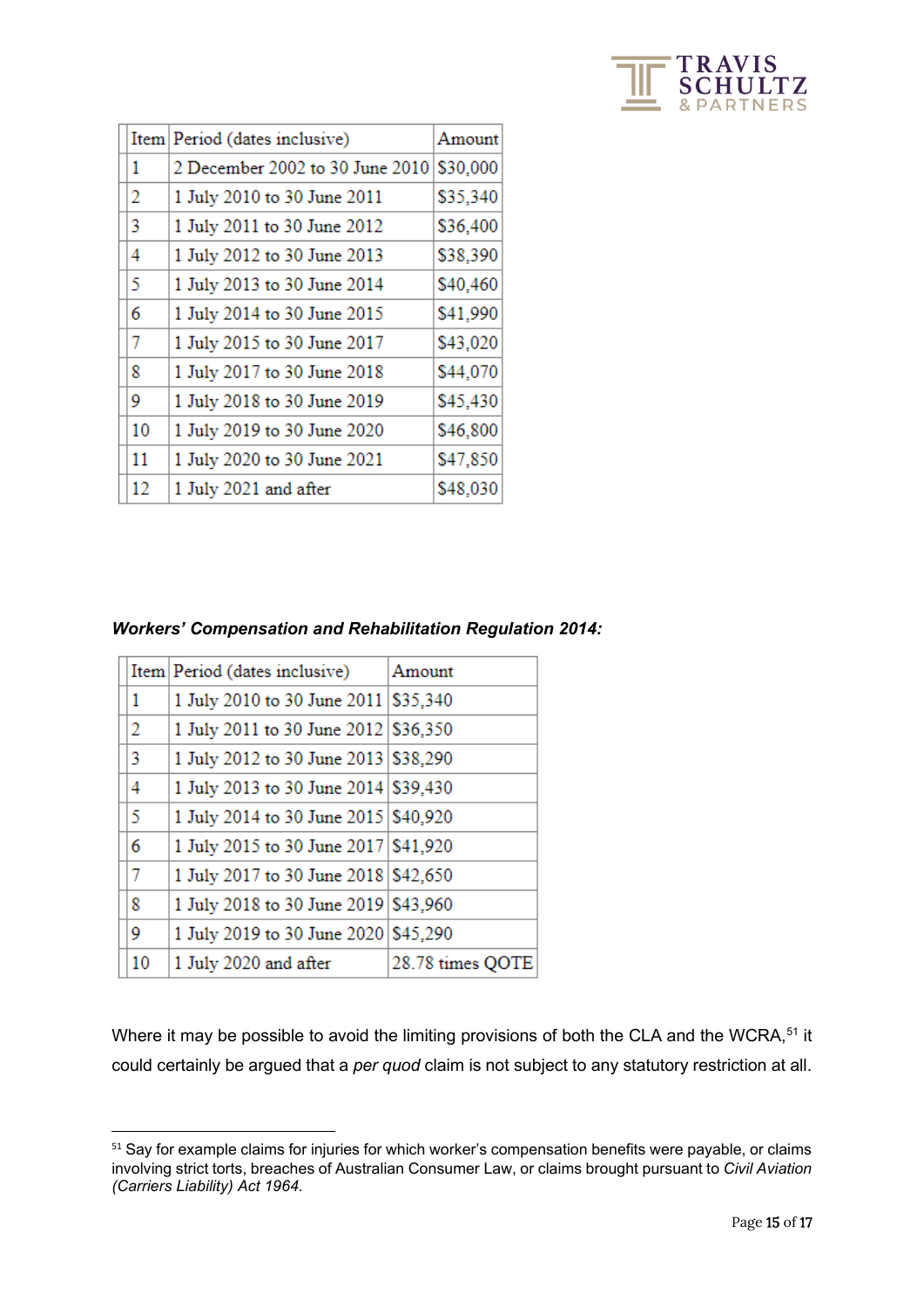

A peculiarity lies within the restrictions under section 58(1)(a) of the CLA and section 306M(1)(a) of the WCRA in that the legislation seems to modify the old rule in *Baker v Bolton,*  by providing those damages for loss of consortium or loss of servitium must not be awarded unless the injured person died as a result of injuries suffered.

The continuing applicability of the rule in *Baker v Bolton* in light of its apparent abolition within the CLA and the WCRA has not yet been subject to judicial scrutiny in Queensland. When consideration is had to the High Court's reasoning on a similar issue in *CSR Ltd v Eddy*  however,<sup>[52](#page-15-0)</sup> it could be said that an enactment passed by parliament under a mistaken belief that such damages were in fact available at common law, is probably unlikely to create an entitlement to damages in this sense.

<span id="page-15-0"></span><sup>52</sup> *CSR Ltd v Eddy* (2005) 226 CLR 1.